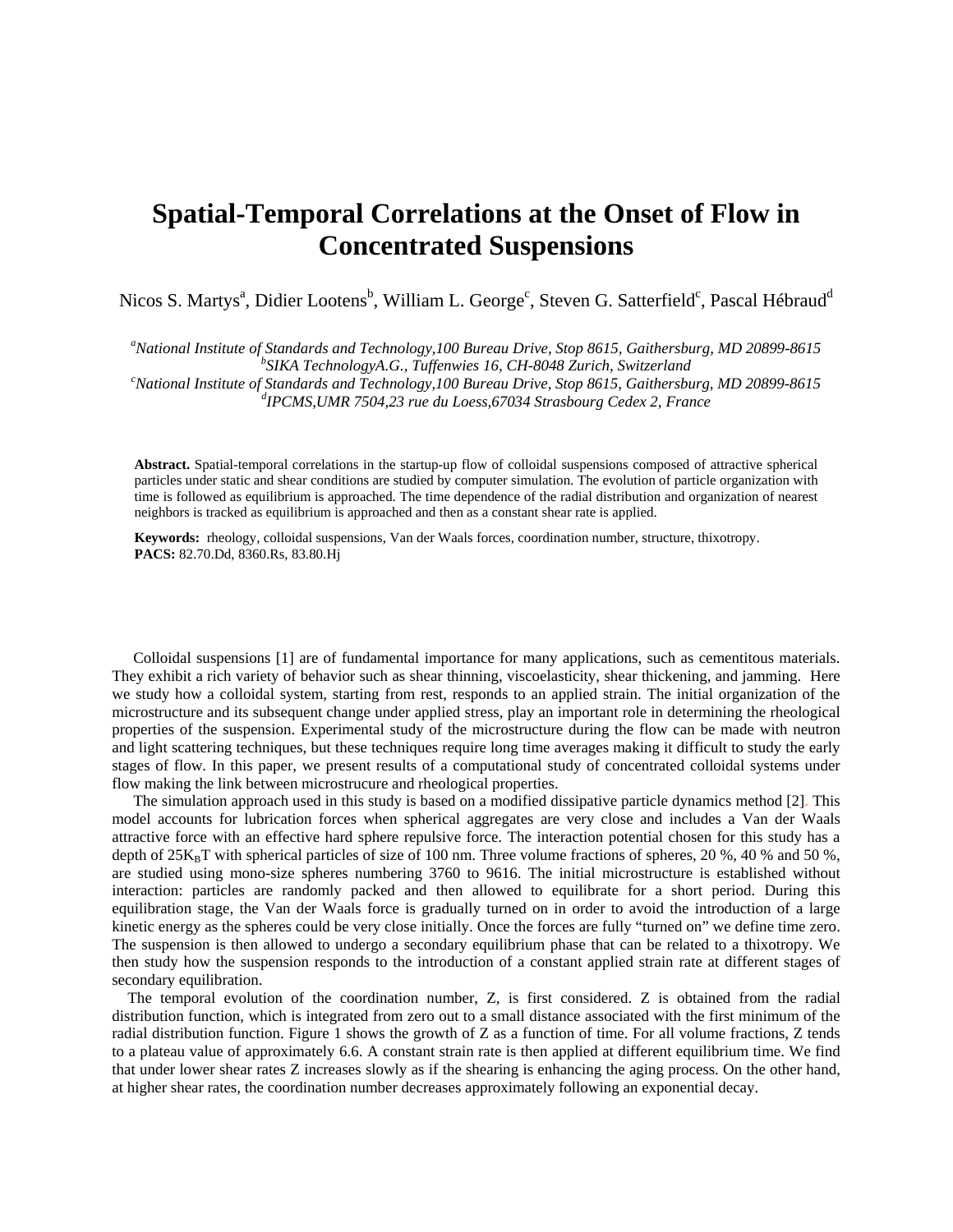

**FIGURE 1.** Coordination number as a function of the time (logarithmic scale) and deformation (strain). Time is in units corresponding to the sphere diffusing a distance equal to its radius. Shear rate is equal 2.2, 22.0 and 220.0 inverse time units (from the left to the right).

Stress growth curves are calculated as a function of the equilibration times and are represented in Figure 2 for a 20 % volume fraction suspension. For lower equilibration times, the stress grows slowly with strain until a critical strain is reached where a more rapid increase ensues. This is indicative of the fact that the suspension has not equilibrated long enough to form a spanning cluster and that the small strain facilitates the formation of clusters. However, for longer equilibration times the stress rises more rapidly with strain. Even though the slope of the stress growth curve increases, the maximum reached at the equilibrium does not change significantly indicating that the cluster formation is still tenuous. It is possible to collapse all the curves onto a universal master curve by a linearly translating the stress growth curve along the strain axis. Hence the shearing produces an "aging" effect for the suspension as the shearing facilitates the formation of larger clusters.



**FIGURE 2.** Stress growth curves for a 20 % volume fraction suspension where the strain is applied at different points of equilibration. By shifting the strain, the stress growth curves can be made or overlap, forming a universal stress growth curve.

On the other hand, at higher volume fractions the stress growth curves take a different form as the system ages (Figure 3). At early times, the stress growth curve increases monotonically but at later times it is found, initially, to grow much more rapidly. This rapid increase of stress with strain indicates that the suspension has to overcome a barrier associated with the rearrangement of its microstructure. Indeed, at higher volume fractions, the stress could increase rapidly and then drop as quickly. The maximum of the stress can be interpreted as a static yield stress.

Let us now consider the angular distribution of radial contacts between spheres (Figure 4). In the low volume fraction range, we find that the contacts are largely oriented in the extension quadrant. As the spheres are pulled apart by the applied strain, they have a tendency to form transient string like objects that break up as it interact with nearby clusters. In general the first normal stress is negative for this simulation case. At higher volume fractions and shear rates, the orientation of the angular distribution of contacts becomes more populated in the compression quadrant. Here one can see dramatic fluctuations of stress chains that form as the shear rate is increasing. This behavior is akin to giant stress fluctuations seen in suspension at the onset of a jamming transition. In this regime, the first normal stress was found to be positive.